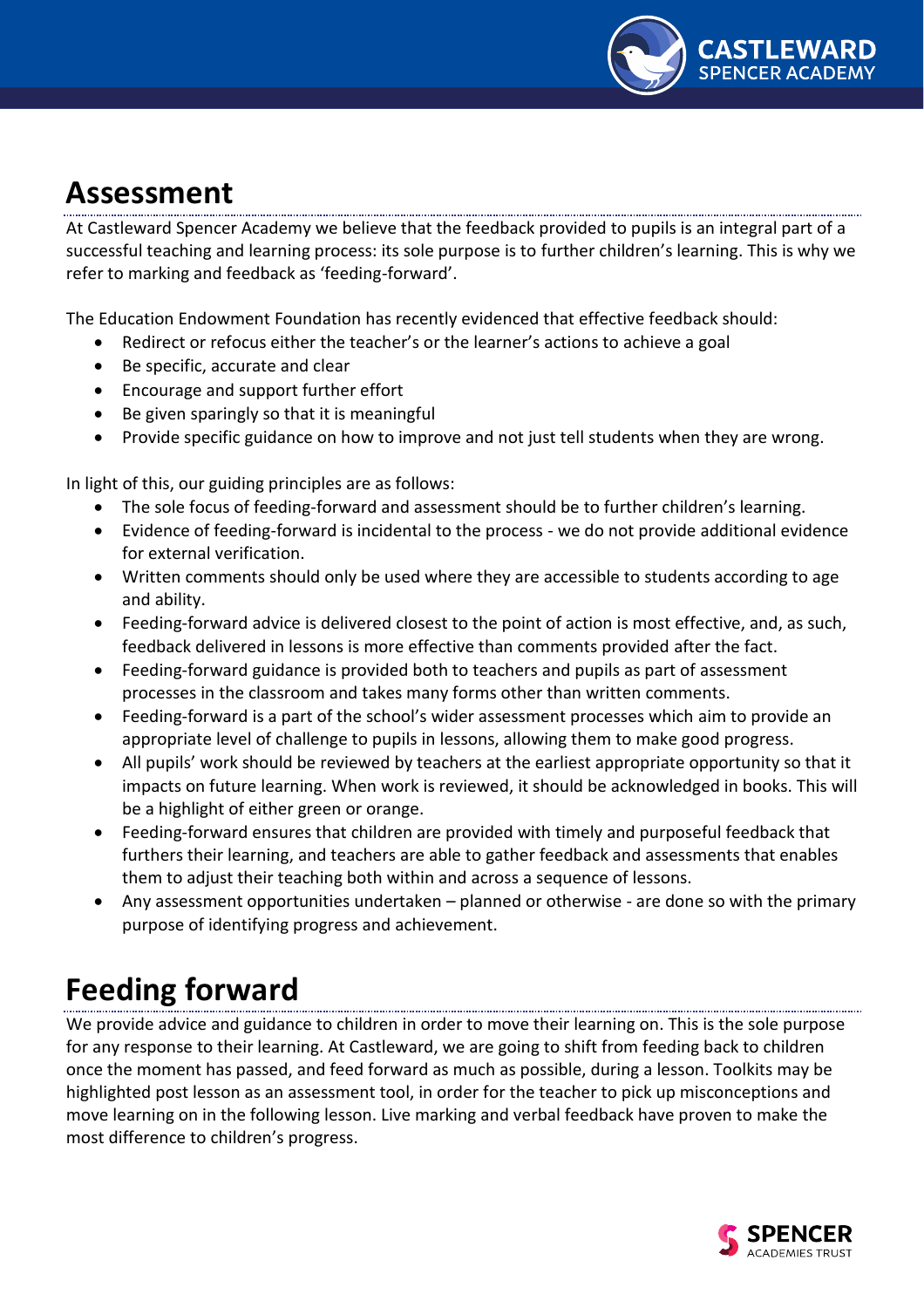#### **What does feeding-forward look like for us?**

- Feedback and highlighting in books are the responsibility of both the teacher and the TA. Both will work directly with children, circulating or with a group, providing guidance against the success criteria.
- Toolkits are used in to provide the focus for live feedback and next steps within reading, writing and mathematics. The steps for success are outlined on these.
- Lessons that are applying tools taught, such as independent writing, the children will have a blank toolkit to select the tools they need to be successful. This may be progressive as the year goes on.Our aim is to develop independent leaners.
- Written feedback is not expected in books. Live verbal feedback and highlighting is the aim. An adult may complete a worked example in a child's book during the lesson, but it is not expected afterwards. For example, the adult may model the correct formation of a 2 if it's a common misconception for a child, or how to complete column addition.
- Adults can highlight toolkits during the lesson, when you can see the children have achieved. Research suggests that an 80% success rate shows that something is achieved.
- Adults are highlighting against the success criteria. Green where it is met and orange where work needed. Both can be done during the lesson.
- Writing non negotiables a scan down the page to see 80% accurate is highlighted green. It is not necessary to highlight all capital letters etc. (although this may be the case in KS1 where this is an actual objective).
- Math non negotiables more as a prompt for children, not for us to highlight. They can highlight themselves to check off that they've done it. In mathematics, children may peer and self-assess. Children can mark their own calculationsthroughout the lesson and at the end.
- Mathematics a green/orange dot next to the answer indicated right/wrong.
- Children respond to any advice or guidance from the teacher in purple pen.
- 3 spellings, maximum, will be picked out for children to work on (highlighted in yellow). These words will be high frequency, or those using the spelling patterns they should know. Teacher or TA to model them underneath using sounds and syllables approach.

### **Marking Symbols**

| Symbol | <b>Meaning</b>                                         |
|--------|--------------------------------------------------------|
|        | Misuse of capital letter, formation or<br>punctuation. |
|        | Missing word.                                          |
|        | Improvement needed here.                               |

### **Summative Assessment**

At Castleward Spencer Academy we use summative assessment termly. This takes place towards the end of the Autumn, Spring and Summer terms. For this periodic review, we use PIRA and PUMA assessments, where outcomes are standardised. At statutory assessment points, previous papers may be used. The standardised score of these assessments is recorded on Google Drive.